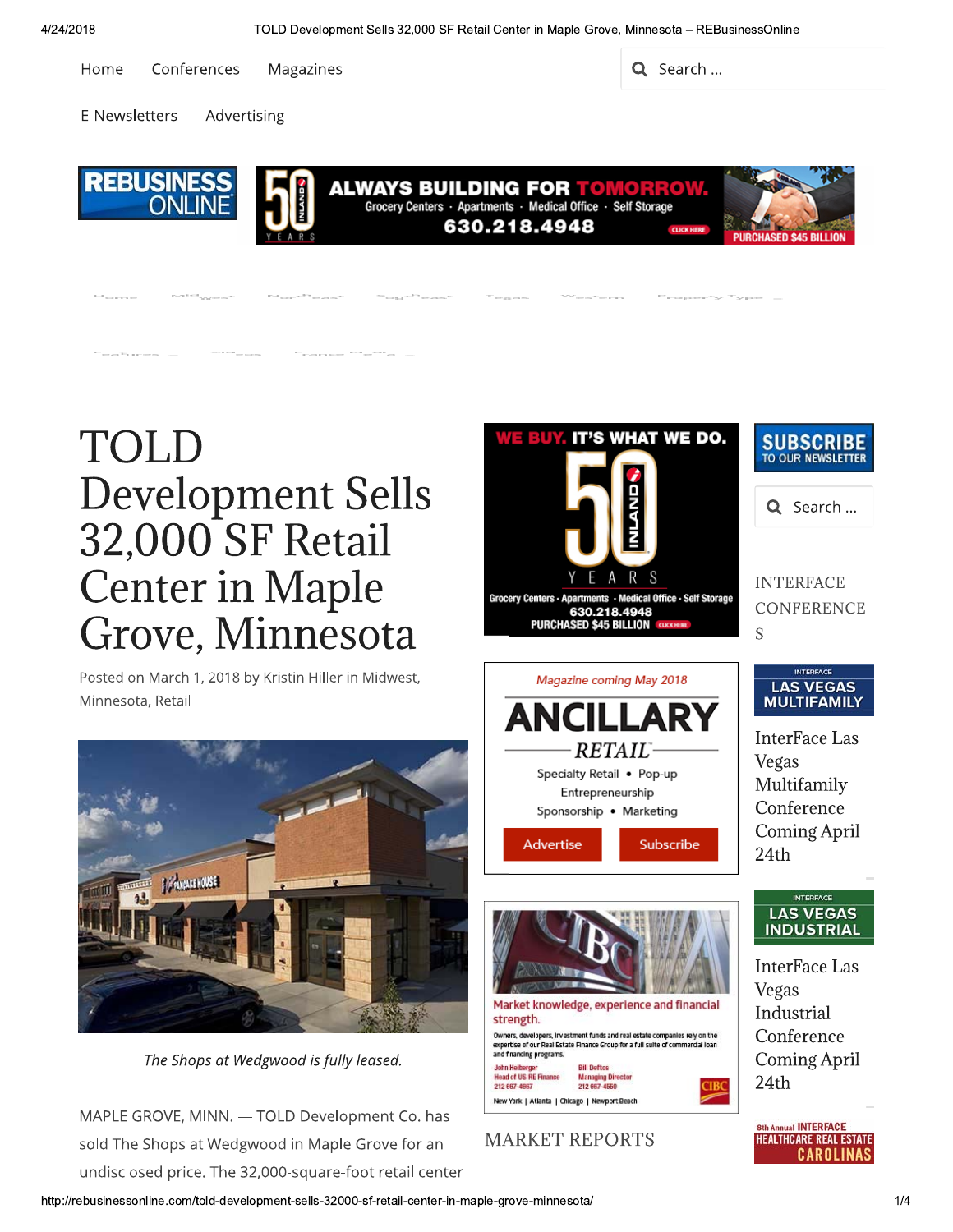#### TOLD Development Sells 32,000 SF Retail Center in Maple Grove, Minnesota - REBusinessOnline

is located at the intersection of Interstate 494 and Bass Lake Road. The property, developed in two phases in 2006 and 2014, is fully leased to tenants such as The Original Pancake House, Jimmy John's, Pizza Hut, Bruegger's Bagels, Caribou Coffee, RTaco, Fantastic Sam's, Solo's Pizza Café and Metro Dentalcare. Upland Real Estate Group represented TOLD in the sale. An institutional investor was the buyer.





**GO COMMERCIAL** 

WITH CONFIDENCE

**Experienced. Connected** 

**TOP STORIES** 

Worldwide

**Market Grows Its** Existing Inventory by **Nearly 6 Percent** 

Memphis Office

Industrial Vacancy Tightens in El Paso Despite Heavy Construction

How the Omaha **Retail Market Is** Adapting to Big **Box Store Closures** 

**RE/MA** 

Newmark

\$91.3 Sale of

Partners to

Develop 173-

**Water Street** 

Tampa Project

**Room EDITION** 

Hotel Within \$3B

**Affiliate Arranges** 

Retail Portfolio in

**Strategic Property** 

**Mountain West** 

**InterFace** Healthcare **Real Estate** Carolinas **Coming May** 31st in Charlotte



**InterFace** Carolinas **Coming May** 31st in Charlotte

INTERFACE SENIORS<br>HOUSING MIDWEST

**InterFace** Seniors Housing **Midwest** Conference Scheduled for June 7 in Chicago

#### INTERFACE 2ND ANNUAL **DENVER RETAIL REAL ESTATE**

**InterFace** Denver Retail Estate Conference Slated for June 28

### **INTERFACE 2ND ANNUA DENVER MULTIFAMILY**

**InterFace** Denver Multifamily Conference Scheduled for June 28

# Previous

sales\_and\_leases

- < Block & Co. Brokers Sale of Restaurant Building in Mission, Kansas
- Next Froedtert, Medical > College of Wisconsin, **HSA PrimeCare Open Health Center Near** Milwaukee

Get more news delivered to your inbox. Subscribe to France Media's twice-weekly regional e-newsletters. Click here.

## **Related News**

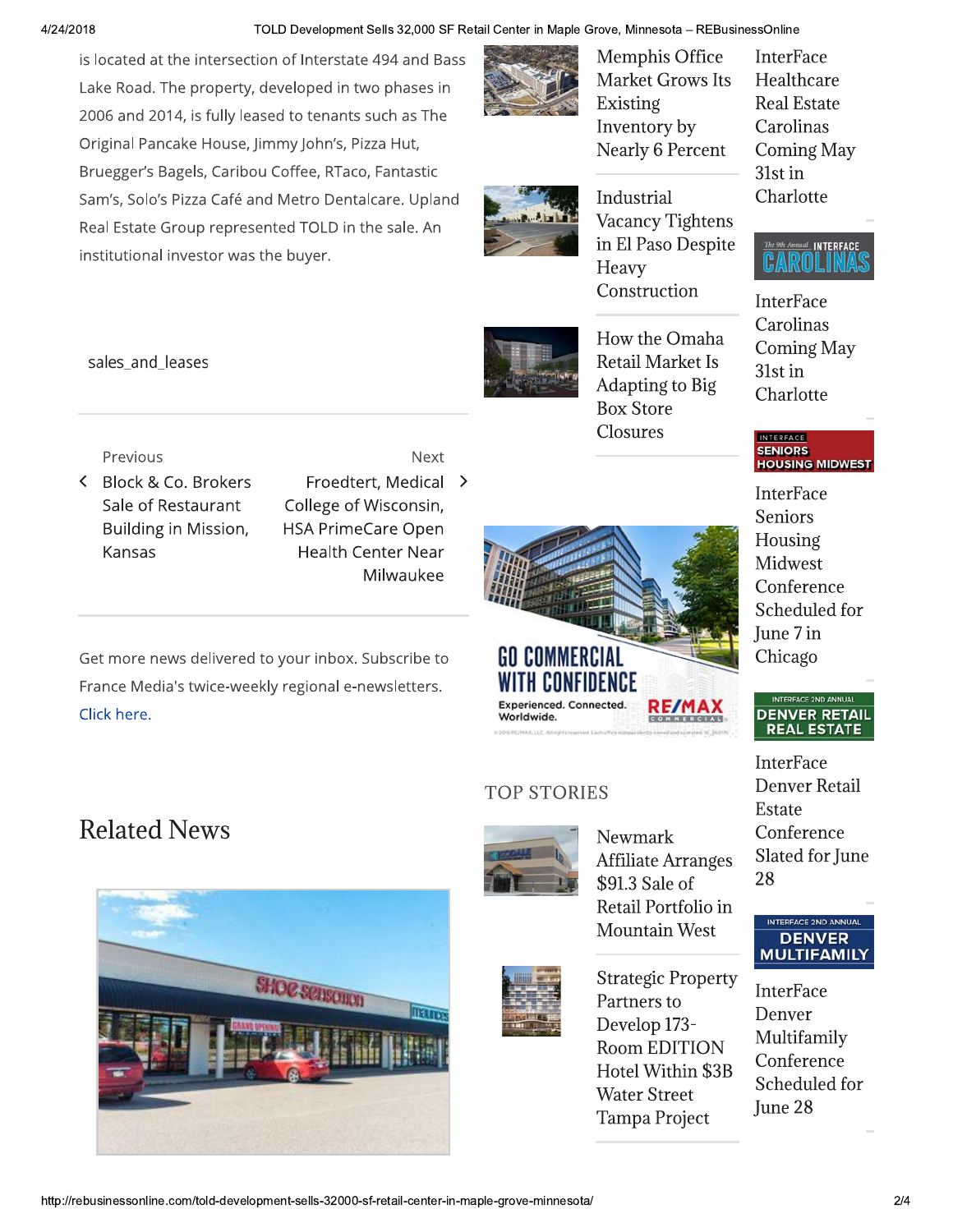Timber Development Sells Retail Center in Little Falls, Minnesota for \$1.2M



**HFF** Arranges \$260M Construction Financing for New Tower at Mixed-Use Project in Manhattan

### **RECENT FEATURES**



It's the Ideal Time to Buy in Houston Multifamily Market, Says **InterFace Panel** 

**Assessors Should** Weigh Myriad of **Factors When** Determining Fair Market Value of **Green Buildings** 

**Six Critical** Things to Get Right in an Office Renovation



Continued Industry Growth, **High Investor Interest Lift Student Housing** Sector



Researchers **Discuss Hiring** Trends, Interest **Rates and Tariffs** After Tepid Jobs **Report for March** 

### **Tweets** by @REBusiness



France Media, @REBusiness

Newmark Affiliate Arranges \$91.3M Sale Retail Portfolio in Mountain West, plus regional news emailactivity1.ecn5.cor Preview.aspx?...



France Media, @REBusiness

**Strategic Property** Partners to Develop 17 Room EDITION Hotel Within \$3B Water Stree Tampa Project, plus regional news amailaativitud aanEaar

Embed

View on



From Pop-Up Shops to Escape Rooms, Minneapolis **Embraces Experiential Retail** 



CBRE Arranges Sale of 112-Unit Apartment Community in Minneapolis



Bluemercury to Open Store in Chicago's Fulton Market